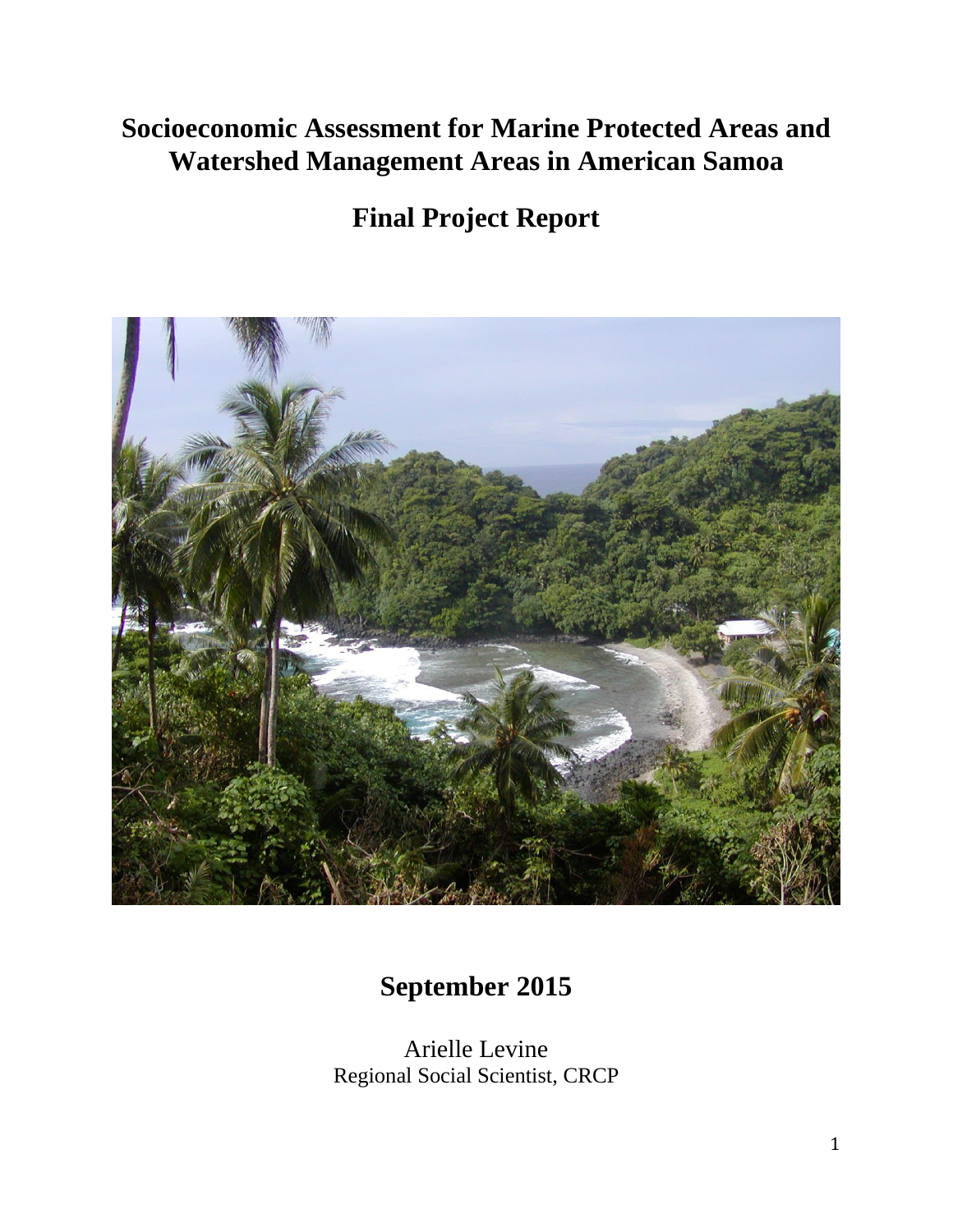## **SUMMARY OF ACCOMPLISHMENTS**

This project implemented socioeconomic surveys in key villages associated with marine protected areas and watershed management areas in American Samoa. Surveys were administered during 2012-2013 in ten Community-based Fisheries Management Program (CFMP) villages, providing information to inform CFMP staff about the outcomes of their education and outreach programs, as well as which villages were the most and least aware of and supportive of program policies. Additional surveys were conducted in 2014 in the villages of Faga'alu (a priority watershed), Vatia (a CFMP village and CRCP priority site), and Aunu'u (a Sanctuary site). These surveys focused on community use of and reliance on marine resources, community responses to natural resource management efforts, issues of trash and pollution, and preliminary indicators of village adaptive capacity and community resilience. These surveys can provide baseline information against which management programs can compare future change.

Workshops were held with local natural resource managers to provide an overview on available socioeconomic information in the territory and determine local priority socioeconomic information needs. Each set of surveys was designed to address these priorities, and can be used as a base for future assessments and to monitor changes over time. Priorities from the final workshop will be incorporated into CRCP's revised Social Science Strategy for 2016-2020.

## **PROJECT ACTIVITIES & OUTCOMES**

#### *Activities*

- 1. A preliminary workshop was held with American Samoan resource managers in 2012 to review previous socioeconomic work in the territory and determine territorial priorities for social science.
- 2. In 2012 and 2013, household surveys were conducted in ten Community-based Fisheries Management Program (CFMP) village sites, in collaboration with the CFMP program. These surveys focused primarily on village resident awareness and support for the CFMP program to assess and inform village outreach efforts.
- 3. In 2014, household surveys were conducted in the villages of Faga'alu (a priority watershed), Vatia (a CFMP village and CRCP priority site), and Aunu'u (a Sanctuary site). These surveys focused on community use of and reliance on marine resources, community responses to natural resource management efforts, issues of trash and pollution, and preliminary indicators of village adaptive capacity and community resilience.
- 4. In 2015, survey results were presented to local managers and a final workshop was held to discuss survey outcomes and future social science priorities for the territory. These priorities will be incorporated into the upcoming CRCP Social Science Strategy for 2016-2020.

## *Outcomes*

1. Workshops: Territorial priorities for socioeconomic information, as determined during the workshops held before and after survey implementation (2012 and 2015). The outcomes regarding priority assessment objectives and lessons learned from previous survey experiences have been summarized and are included in this report. Results of the final workshop will be incorporated into the upcoming CRCP Social Science Strategy for 2016- 2020.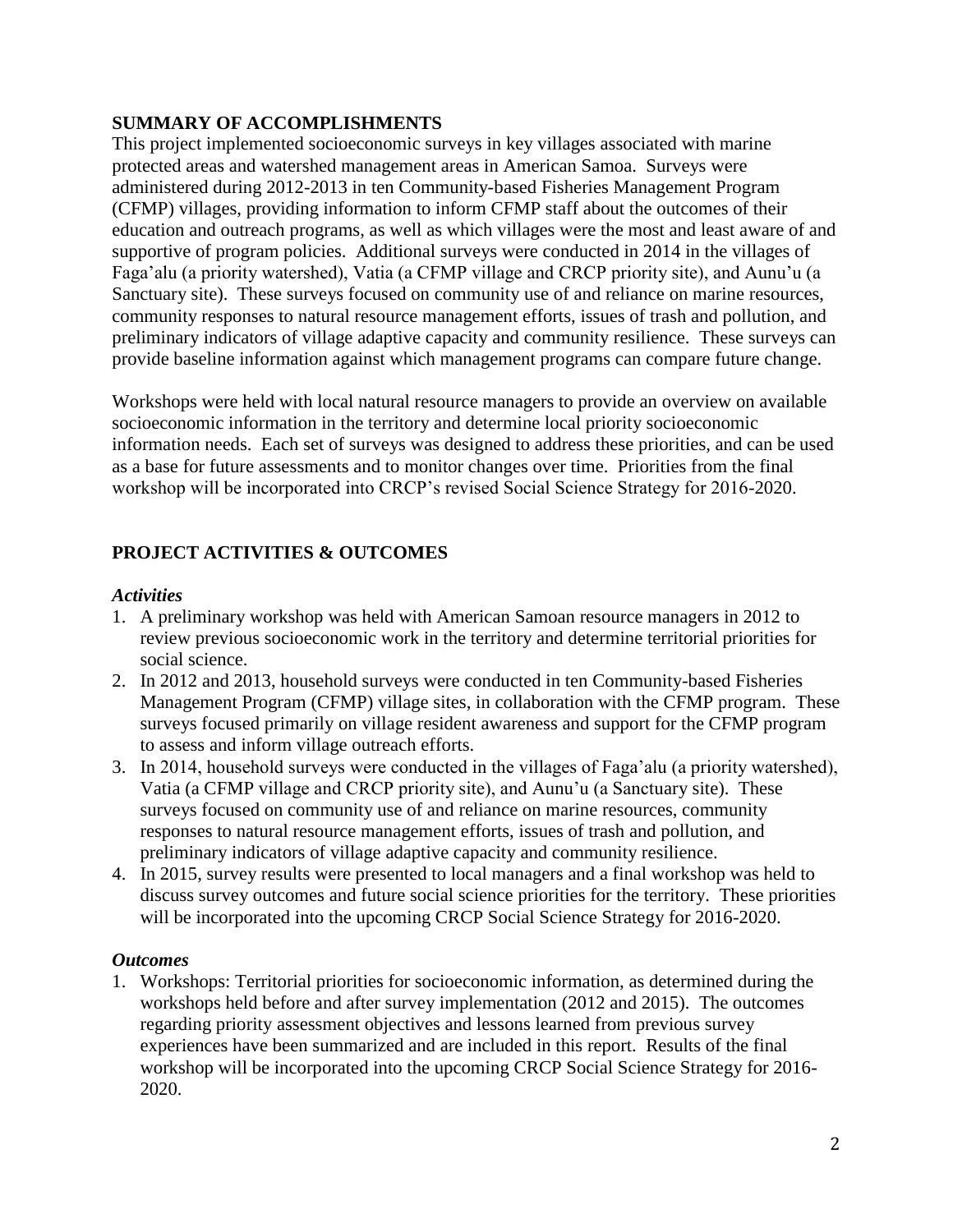- 2. CFMP surveys: The CFMP village survey results were analyzed and are available as a presentation ("American Samoa Community-based Fisheries Management Program: Data Analysis from Socioeconomic Survey 2012-2013"), which was presented to the CFMP program in January 2014 and is available on CORIS. Because the CFMP program did not obtain the desired sample size of households to achieve statistically valid survey results, the results have not been written up as a formal report, but are available as a presentation that presents summarized results and highlights data gaps and challenges. However, the results were still informative to the CFMP program, particularly when aggregated to the program level. Program staff are now trained in conducting village socioeconomic surveys, and lessons learned will inform future surveys.
- 3. The Faga'alu, Vatia, and Aunu'u survey results are available on CORIS as a report: "Socioeconomic survey on the Marine Environment, Pollution, and Village Adaptive Capacity: Vatia, Aunu'u, and Faga'alu Villages Survey results." These results were presented to local managers in January 2015.

#### **LESSONS LEARNED FROM THE PROJECT**

Marine resources are important as a source of food/livelihood to most American Samoa families. There is considerable concern regarding issues of trash, pollution, and water quality in American Samoan villages. Villagers in the surveyed villages are generally supportive of most management measures, although support for closed areas decreases with duration of closure. Households most reliant on marine resources are also more supportive of certain types of management measures designed to improve marine resource condition. The CFMP program will benefit from additional outreach, focused on certain less-aware villages.

In-person household surveys are an effective way of conducting socioeconomic research in American Samoan villages. In general, participants were willing to take the time to answer survey questions, and providing a small bag as a survey incentive helped to increase participant enthusiasm and response rate. It is important to train all team members on skip patterns for the survey to avoid inadvertent non-response for some questions. Future CFMP surveys should strive to have a sample size that is representative at the village level in order to be able to make more robust conclusions regarding differences at the village, rather than program, level. Future efforts should avoid conducting household surveys on Election Day, when many people are not in their homes; however, Election Day would be an efficient day for conducting individual surveys in American Samoa, as many people are accessible in lines waiting to vote. The presence of vicious dogs makes it challenging to conduct random household surveys in many American Samoan villages.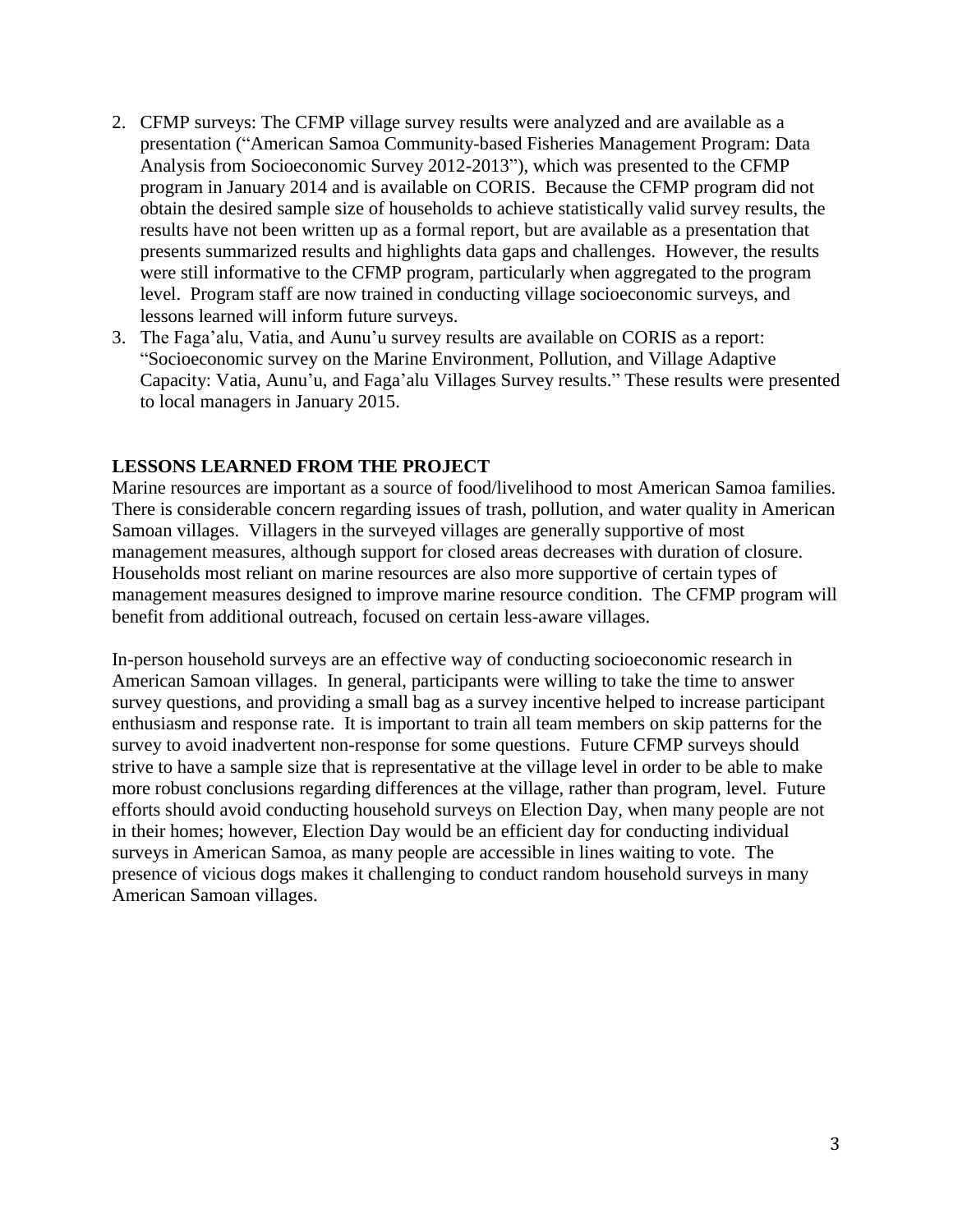## **OUTCOMES OF 2012 AND 2015 WORKSHOPS**

The following section outlines priority socioeconomic information needs highlighted by territorial agency representatives in American Samoa. Objectives, and thus priority topics, vary based on local agency priorities. A useful future exercise would be to rank these topics according to highest territory-wide priority for long-term monitoring efforts.

## *Priority socioeconomic information needs for American Samoa:*

## **1. Effectiveness of education and outreach programs**

*"Are our education and outreach messages getting out and how well are they understood?"*

## Topics:

- General understanding of education and outreach messages
- Awareness and understanding of MPA programs and fishery regulations
- Effectiveness of different media outlets for conveying education and outreach messages (e.g. advertising, public meetings)
- Understanding of the ecological importance of (marine, wetland, etc.)
- Do people perceive certain resources to be threatened?
- Awareness of litter laws
- Awareness of existing watershed programs
- Understanding of the environmental impact of people's actions
- Managers understanding of their education and outreach messages
- How do messages from multiple agencies overlap?

## **2. Compliance with existing rules and regulations**

*"Are people following the laws that are currently in place?"*

Topics:

- Compliance with village regulations (ie. VMPA, MPA, wetland)
- Compliance with territorial regulations (ie. plastic bag ban, piggery regulations, big fish regulations)
- How well are regulations enforced?
- Are people aware of existing regulations and why they are needed?
- Under what circumstances to people seem to comply better with regulations; what changes would encourage better regulatory compliance?
- Why are rules enforced in some cases and not in others? What motivates the agency / individual to enforce things or not? *(overlap with "behavior drivers" objective)*

## **3. Support for management actions**

*"To what extent does the public support (or not support) agency management activities?"*

Topics:

- Do people think existing penalties are too lenient or too strict?
- How much do community members support proposed management actions?
- How much do community members support current management activities?
- Would people support greater enforcement of laws?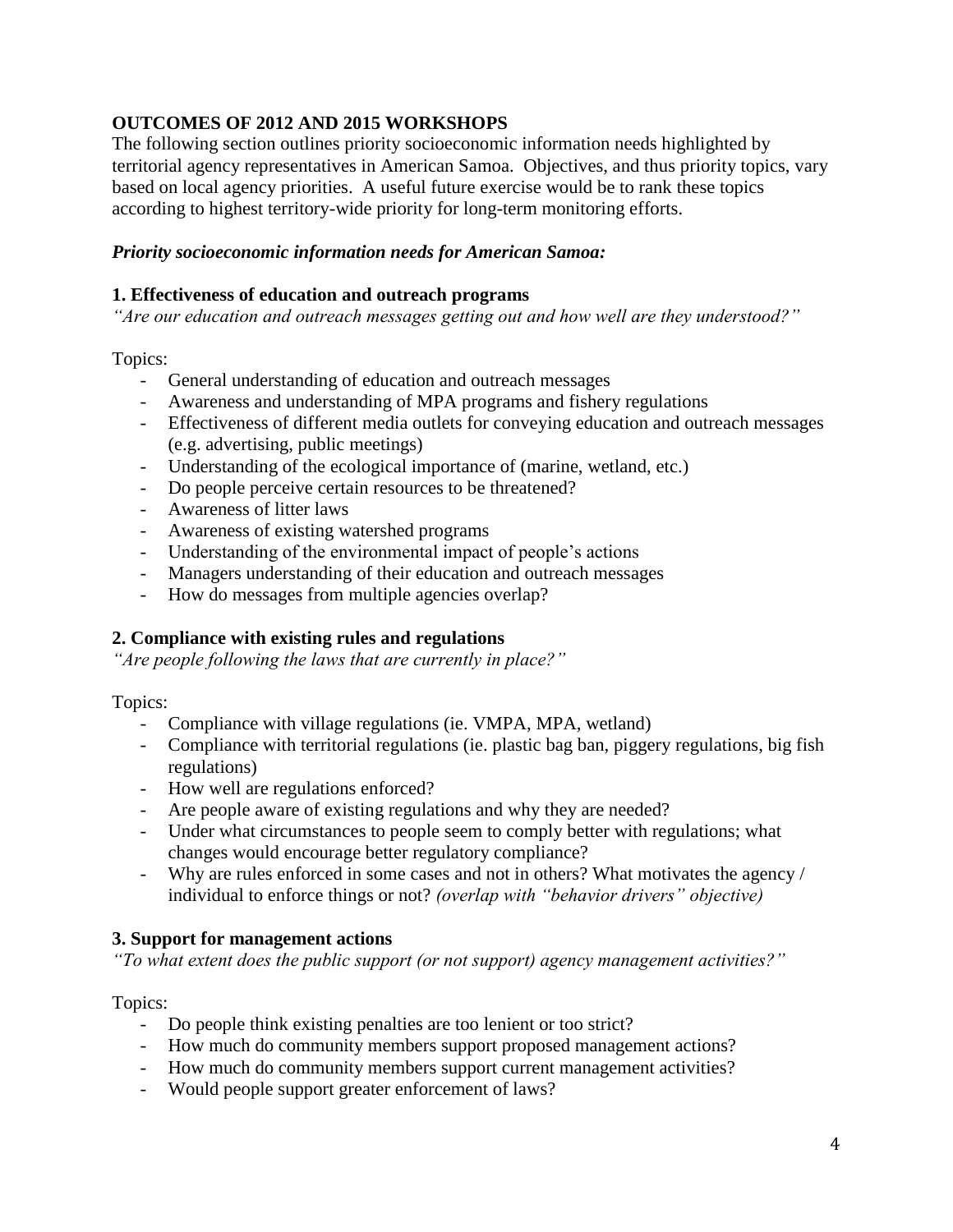- What kind of changes would result in better compliance with laws (ie. increased fines)?
- What benefits do communities have from proposed and existing management activities / actions?
- What are favored management types (e.g. seasonal, spatial, species, gear)?
- Community perceptions of management agencies
- Community perceptions of federal mandates
- Identify areas where MPAs would be likely to be supported

#### **4. Understanding behavioral drivers / stakeholder perceptions**

*"Why do people behave the way they do?"*

#### Topics:

- Are people aware of existing rules and regulations?
- Why do people comply (or not) with rules and regulations? What would be necessary to get people to comply?
- What are people's perceptions of current (and proposed) regulations?
- How do people perceive environmental problems?
- What are religious perceptions of different management issues?
- What are migration trends in American Samoa?
- Where do people get their information; what information sources do they trust?
- How well to people understand ridge to reef principles?
- Why do people prefer certain methods?
- What are effective ways to motivate people to change their behavior?
- How do people perceive agencies? What motivates people to participate / collaborate with agencies? Do they trust them or not?
- Why are rules enforced in some cases and not in others? What motivates the agency / individual to enforce things or not?
- What are the business community's attitudes towards including environment in their economic development plans?

## **5. Program impacts**

*"What are the outcomes (human and environmental) of management programs?"*

#### Topics:

- How are communities affected by the implementation of MPAs?
- What agency initiatives are most effective?
- Which agency initiatives are better received?
- How do program policies affect communities (positive and negative)?
- Impacts of changes in economic activity?
- Short and long term impact of program activities (broadly)?
- How to maintain collaboration between agencies and communities?
- Staffing impacts on program activities (short and long time): ie: What effects staff moral (positively and negatively); Impact of staff turnover on program activities?
- What are the needs of the community (e.g. infrastructure, boats etc.)?
- To what extent has the community taken ownership of the process?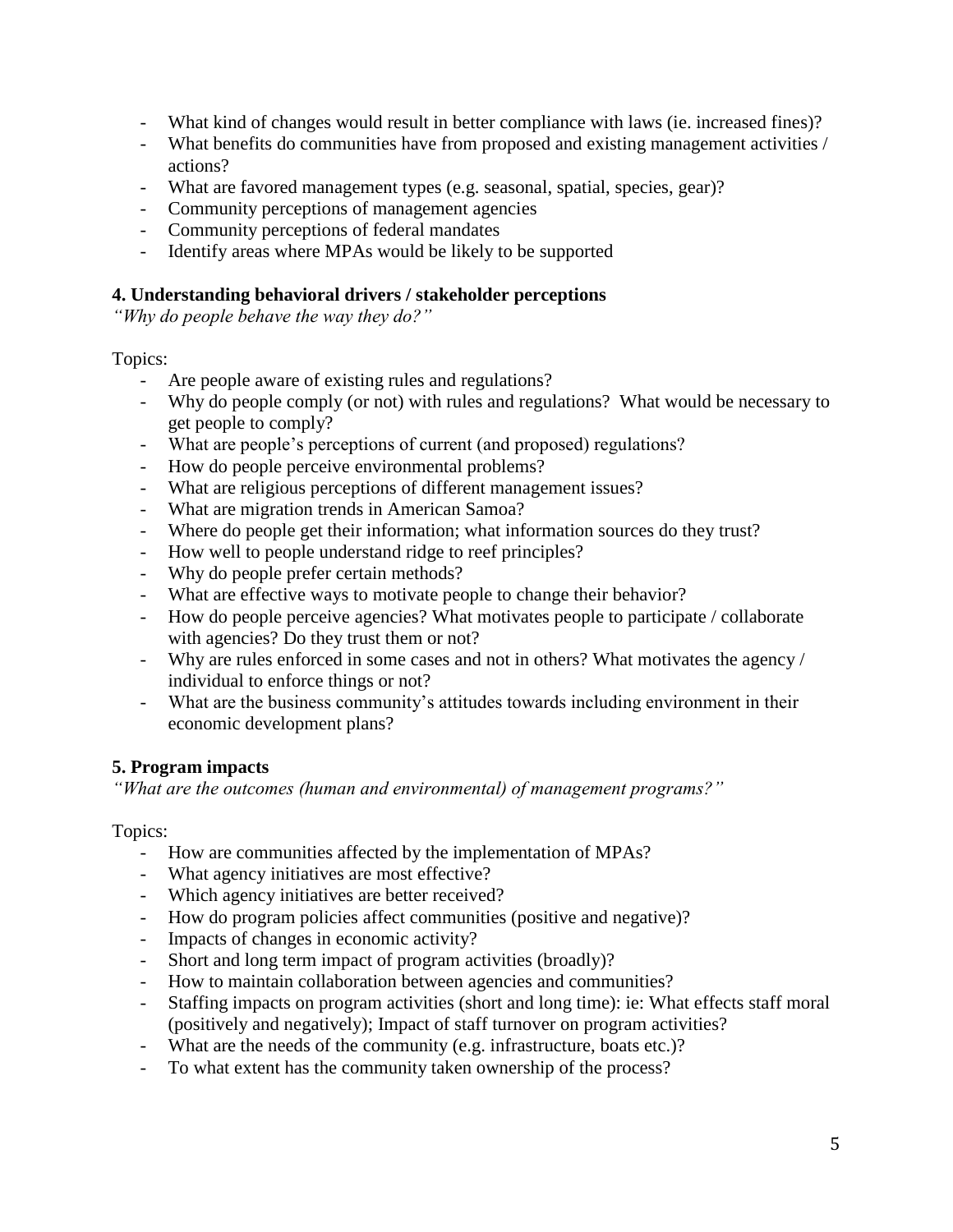- What is the participatory role of the community? To what extent is the community and other stakeholders actively participating in the process? Are community activities largely top-down or bottom-up?

## **6. How people use/rely on resources**

*"What resources are important to local people and how are these resources being used?"*

Topics:

- How are environmental resources used (coral reef, wetland, watershed)?
- Who are the primary marine resource users? How do different groups use the resources e.g. local vs outsiders
- Where do people obtain their fish from?
- What are potential impacts of current resource use (ie. environmental, climate, litter, other)?
- What species are caught? What gear are used?
- What are high value species that people would like to protect?
- What species are declining or caught less frequently?
- How much do people rely on their local marine resources? How do they use them e.g. sell / eat etc.
- Where is resource use concentrated?
- What are the available alternatives to current resource use?
- In what ways do people value their resources (e.g. environmental services, economic, food /subsistence, traditions / culture)?

## **7. Local capacity for actions**

*"What is the community's capacity to take action or implement changes?"*

Topics:

- What is the community's ability to enforce local regulations?
- What is the management capacity for island agencies?
- What is the community's capacity to implement adaptation projects?
- What is the local community's ability to initiate and implement management actions? Who are the key contacts in the community?
- Are there local constraints on compliance with laws?
- What additional resources are needed by communities?
- What would be the appropriate traditional management practice?
- What is the local impact of federal mandates? What are the local avenues to challenge of alter mandates?